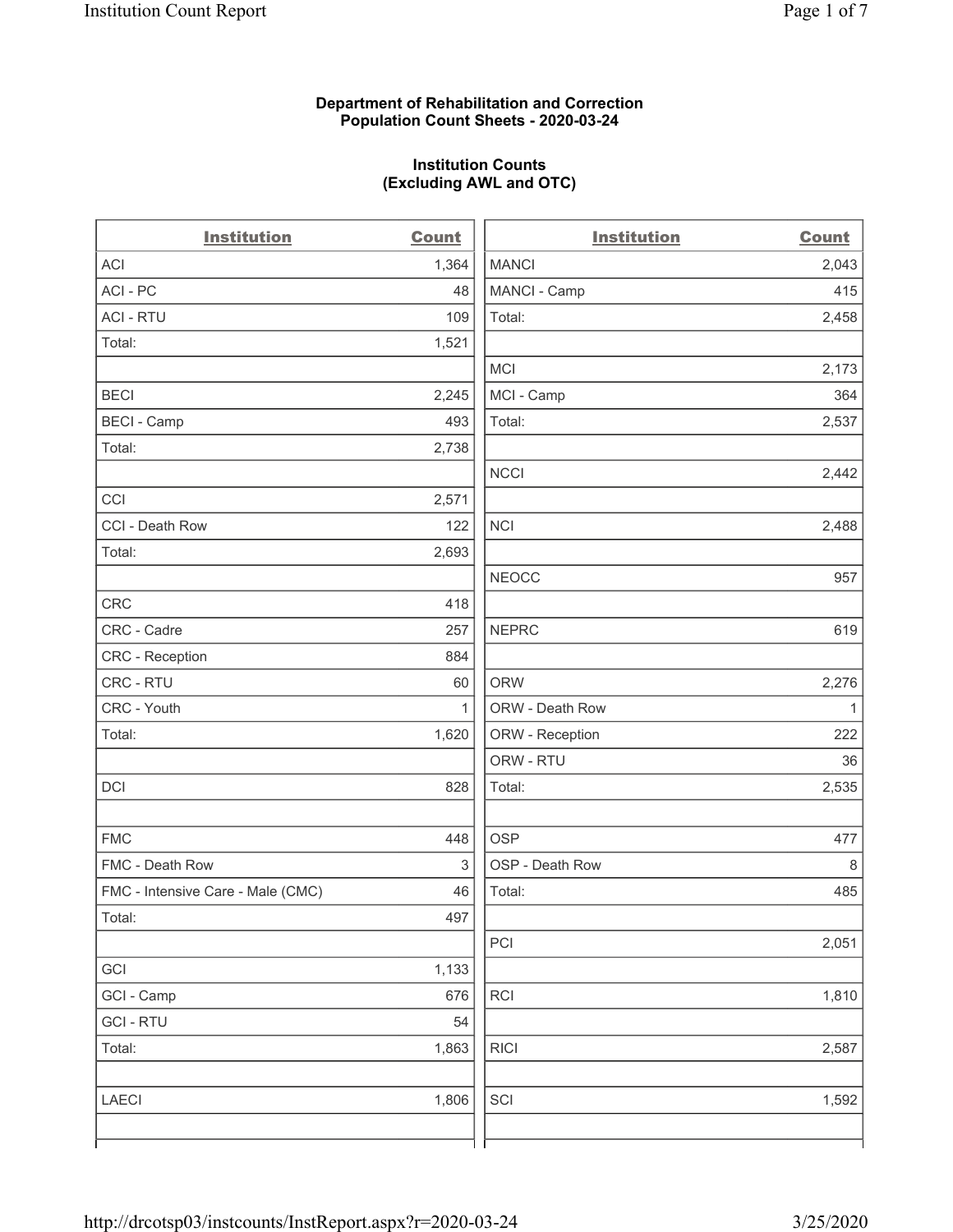| LECI                     | 1,782 | <b>SOCF</b>      | 1,162                              |
|--------------------------|-------|------------------|------------------------------------|
| LECI - Camp              | 192   | SOCF - RTU       | 64                                 |
| Total:                   | 1,974 | Total:           | 1,226                              |
|                          |       |                  |                                    |
| LOCI                     | 2,321 | <b>TCI</b>       | 1,035                              |
|                          |       | TCI - Camp       | 448                                |
| LORCI                    | 249   | Total:           | 1,483                              |
| <b>LORCI - Cadre</b>     | 101   |                  |                                    |
| <b>LORCI - Reception</b> | 1,141 | <b>TOCI</b>      | 773                                |
| Total:                   | 1,491 | <b>TOCI - PC</b> | 96                                 |
|                          |       | Total:           | 869                                |
| <b>MACI</b>              | 976   |                  |                                    |
| MACI - Minimum           | 1,298 | <b>WCI</b>       | 1,312                              |
| Total:                   | 2,274 | <b>WCI-RTU</b>   | 34                                 |
|                          |       | Total:           | 1,346                              |
|                          |       |                  | 49,111<br><b>Total Population:</b> |

\* The Total Population includes 30 Offenders with Reason Codes 30 & 31. \*\* The Total Population includes 36 Offenders with Reason Code 0A.

# **Male Population by Security Level (Include AWL and Exclude OTC)**

| <b>Security Level</b>  |                   | <b>Body</b> | <b>AWL</b> | $(-OTC)$ | <b>Total</b> |
|------------------------|-------------------|-------------|------------|----------|--------------|
| <b>Total Level E</b>   |                   | 1,022       | 9          | 8        | 1,023        |
| <b>Total Level 4</b>   |                   | 1,604       | 12         | 8        | 1,608        |
| Total Level 3          |                   | 11,064      | 112        | 105      | 11,071       |
| Total Level 2          |                   | 16,643      | 156        | 105      | 16,694       |
| Total Level 1          |                   | 14,582      | 121        | 70       | 14,633       |
| <b>Total Death Row</b> |                   | 136         | 0          | 0        | 136          |
|                        | <b>Total Male</b> | 45,051      | 410        | 296      | 45,165       |

# **Female Population by Institution (Include AWL and Exclude OTC)**

| <b>Institution</b>     | <b>Body</b> | <b>AWL</b> | $(-OTC)$ | <b>Total</b> |
|------------------------|-------------|------------|----------|--------------|
| <b>DCI</b>             | 827         |            |          | 829          |
| <b>FMC</b>             | 5           |            |          | 5            |
| <b>NEPRC</b>           | 619         | 11         | 5        | 625          |
| <b>ORW</b>             | 2,276       | 32         | 16       | 2,292        |
| <b>ORW - Death Row</b> |             |            |          |              |
| ORW - Reception        | 222         |            | ◠        | 223          |
|                        |             |            |          |              |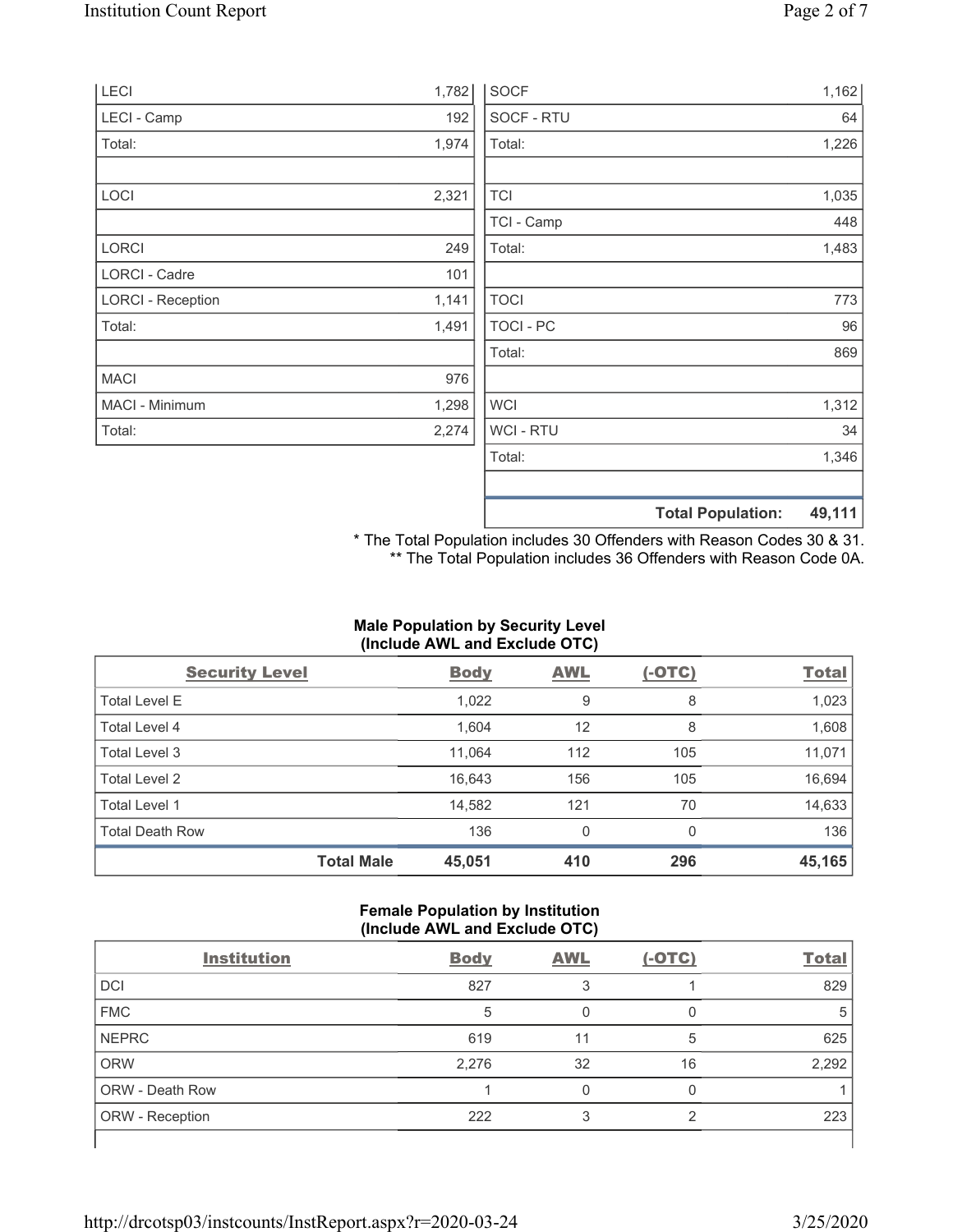| l ORW - RTU |                          | 36     |     |     | 36     |
|-------------|--------------------------|--------|-----|-----|--------|
|             | <b>Total Female</b>      | 3,986  | 49  | 24  | 4,011  |
|             |                          |        |     |     |        |
|             | <b>Total Population:</b> | 49,037 | 459 | 320 | 49,176 |

# **Male Population by Institution: Security Level 5 and E (Include AWL and Exclude OTC)**

| <b>Institution</b>   | <b>Body</b>    | <b>AWL</b>          | $(-OTC)$            | <b>Total</b>   |
|----------------------|----------------|---------------------|---------------------|----------------|
| ACI                  | 1              | $\mathbf 0$         | $\mathsf{O}\xspace$ | 1              |
| CRC                  | 1              | $\mathbf 0$         | $\mathsf 0$         | 1              |
| CRC - Reception      | 1              | $\mathsf{O}\xspace$ | 0                   | 1              |
| CRC - RTU            | 4              | $\mathsf{O}\xspace$ | 0                   | 4              |
| <b>FMC</b>           | 1              | $\mathsf{O}\xspace$ | $\mathsf{O}\xspace$ | 1              |
| LECI                 | 20             | $\mathsf{O}\xspace$ | $\mathsf{O}\xspace$ | 20             |
| LORCI                | 1              | $\mathsf{O}\xspace$ | $\mathsf{O}\xspace$ | 1              |
| <b>MACI</b>          | 18             | $\mathbf{1}$        | 1                   | 18             |
| <b>MANCI</b>         | 14             | $\mathsf{O}\xspace$ | 0                   | 14             |
| <b>NEOCC</b>         | 27             | 1                   | 1                   | 27             |
| <b>OSP</b>           | 329            | $\sqrt{3}$          | $\overline{2}$      | 330            |
| RCI                  | 17             | $\mathsf{O}\xspace$ | $\mathsf{O}\xspace$ | 17             |
| <b>SOCF</b>          | 421            | $\overline{2}$      | $\overline{2}$      | 421            |
| <b>TCI</b>           | 3              | $\mathbf{1}$        | 1                   | 3              |
| <b>TOCI</b>          | 138            | $\mathbf{1}$        | $\mathbf{1}$        | 138            |
| TOCI - PC            | $\overline{4}$ | $\mathbf 0$         | $\mathsf{O}\xspace$ | $\overline{4}$ |
| <b>WCI</b>           | 20             | $\mathsf{O}\xspace$ | $\mathbf 0$         | 20             |
| WCI - RTU            | $\overline{2}$ | $\mathsf{O}\xspace$ | $\boldsymbol{0}$    | $\overline{2}$ |
| <b>Total Level 5</b> | 1,022          | $9$                 | 8                   | 1,023          |

# **Male Population by Institution: Security Level 4 (Include AWL and Exclude OTC)**

| <b>Institution</b>                | <b>Body</b> | <b>AWL</b> | $(-OTC)$ | <b>Total</b> |
|-----------------------------------|-------------|------------|----------|--------------|
| ACI                               | 6           |            |          |              |
| CRC                               |             |            |          |              |
| CRC - Reception                   | ◠           |            |          |              |
| CRC - RTU                         | 12          |            |          | 12           |
| <b>FMC</b>                        |             |            |          | ٠h           |
| FMC - Intensive Care - Male (CMC) |             |            |          |              |
| <b>LOCI</b>                       |             |            | ⌒        |              |
| <b>LORCI</b>                      |             |            |          |              |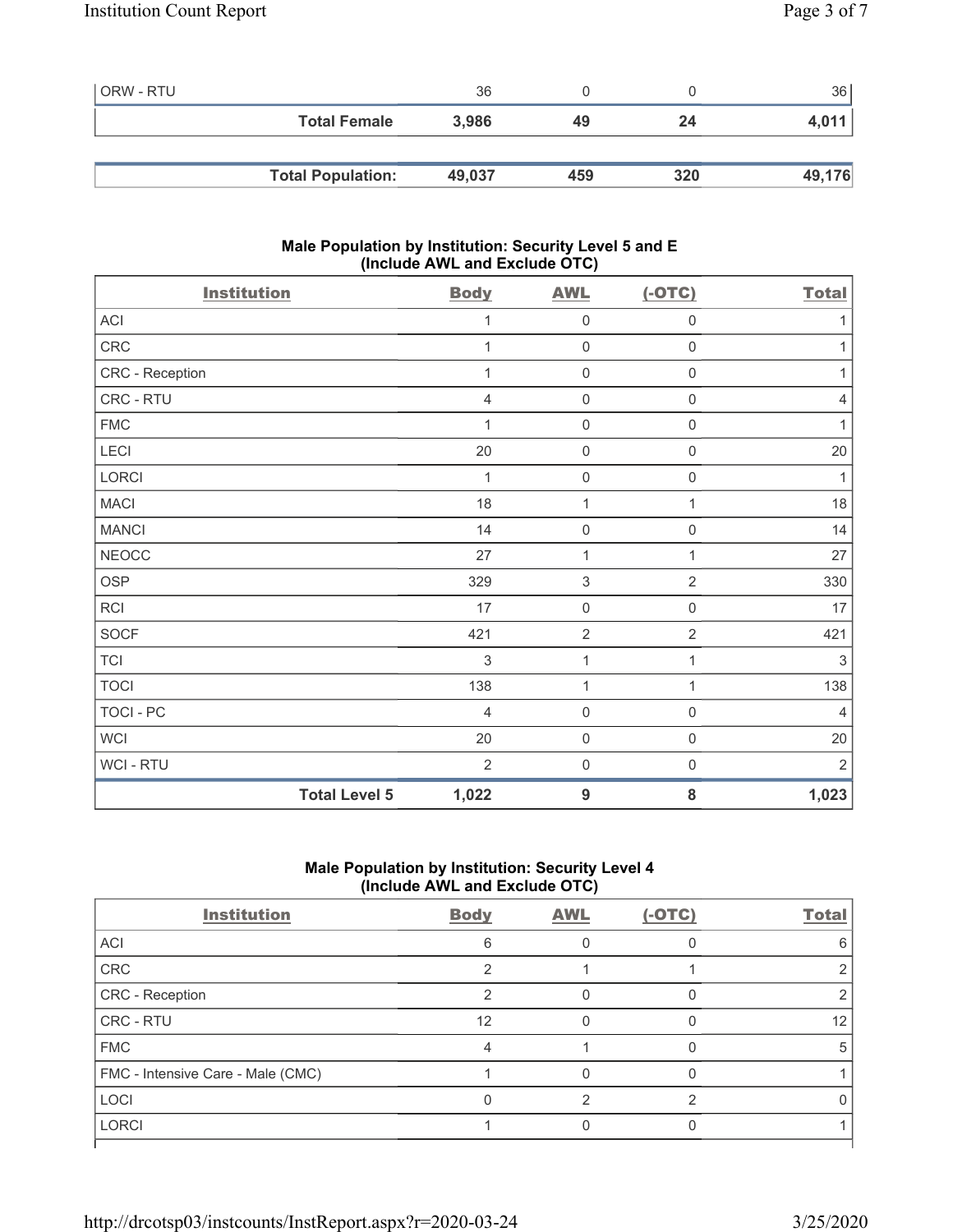| <b>MACI</b>  |                      | 17    |    |   | 17 <sup>1</sup> |
|--------------|----------------------|-------|----|---|-----------------|
| <b>NEOCC</b> |                      |       | 0  | 0 |                 |
| <b>OSP</b>   |                      | 128   |    |   | 128             |
| SOCF         |                      | 720   | 3  | 3 | 720             |
| SOCF - RTU   |                      | 64    | 0  |   | 64              |
| <b>TOCI</b>  |                      | 625   | 4  |   | 628             |
| TOCI - PC    |                      | 15    |    |   | 15              |
| <b>WCI</b>   |                      |       | O  |   |                 |
| WCI-RTU      |                      | 5     | U  |   | 5               |
|              | <b>Total Level 4</b> | 1,604 | 12 |   | 1,608           |

# **Male Population by Institution: Security Level 3 (Include AWL and Exclude OTC)**

| <b>Institution</b>                | <b>Body</b>    | <b>AWL</b>          | $(-OTC)$            | <b>Total</b>   |
|-----------------------------------|----------------|---------------------|---------------------|----------------|
| <b>ACI</b>                        | 19             | $\mathsf{O}\xspace$ | $\mathbf 0$         | 19             |
| ACI-PC                            | 10             | $\mathbf 0$         | $\mathsf{O}\xspace$ | 10             |
| <b>BECI</b>                       | $\,6\,$        | $\mathbf 0$         | $\mathsf{O}\xspace$ | $\,6\,$        |
| <b>CRC</b>                        | 248            | 11                  | 11                  | 248            |
| CRC - Cadre                       | 19             | $\mathsf{O}\xspace$ | $\mathsf{O}\xspace$ | 19             |
| CRC - Reception                   | 438            | $\boldsymbol{9}$    | $\boldsymbol{9}$    | 438            |
| CRC - RTU                         | 42             | $\mathsf{O}\xspace$ | $\mathsf{O}\xspace$ | 42             |
| CRC - Youth                       | $\mathbf{1}$   | $\mathbf 0$         | $\mathsf 0$         | 1              |
| <b>FMC</b>                        | 15             | $\mathbf 0$         | $\mathsf{O}\xspace$ | 15             |
| FMC - Intensive Care - Male (CMC) | 3              | $\mathbf 0$         | $\mathsf{O}\xspace$ | $\sqrt{3}$     |
| GCI                               | $\mathbf{1}$   | $\mathbf 0$         | $\mathsf{O}\xspace$ | $\mathbf{1}$   |
| <b>GCI-RTU</b>                    | $\mathbf{1}$   | $\mathsf{O}\xspace$ | $\mathbf 0$         | $\mathbf{1}$   |
| LAECI                             | $6\phantom{a}$ | $\mathbf{1}$        | $\mathbf 1$         | $6\,$          |
| LECI                              | 1,654          | 8                   | $6\,$               | 1,656          |
| LOCI                              | 4              | $\mathbf 0$         | $\mathbf 0$         | $\overline{4}$ |
| <b>LORCI</b>                      | 112            | 39                  | 39                  | 112            |
| <b>LORCI - Cadre</b>              | 3              | $\mathbf 0$         | $\mathsf{O}\xspace$ | $\mathfrak{S}$ |
| <b>LORCI - Reception</b>          | 788            | $\sqrt{2}$          | $\overline{2}$      | 788            |
| <b>MACI</b>                       | 849            | $\overline{4}$      | $\mathfrak{S}$      | 850            |
| <b>MANCI</b>                      | 1,936          | 14                  | 13                  | 1,937          |
| MCI                               | $\,6\,$        | $\mathbf 0$         | $\mathsf{O}\xspace$ | $\,6\,$        |
| <b>NCCI</b>                       | 11             | $\mathsf{O}$        | $\mathsf{O}\xspace$ | 11             |
| <b>NCI</b>                        | $\overline{9}$ | $\mathsf{O}\xspace$ | $\mathbf 0$         | $9\,$          |
| <b>NEOCC</b>                      | 895            | $\sqrt{3}$          | $\sqrt{2}$          | 896            |
| <b>OSP</b>                        | $\mathbf{1}$   | $\mathsf{O}$        | $\mathsf{O}\xspace$ | $\mathbf{1}$   |
| PCI                               | 47             | $\mathbf 0$         | $\mathsf{O}\xspace$ | 47             |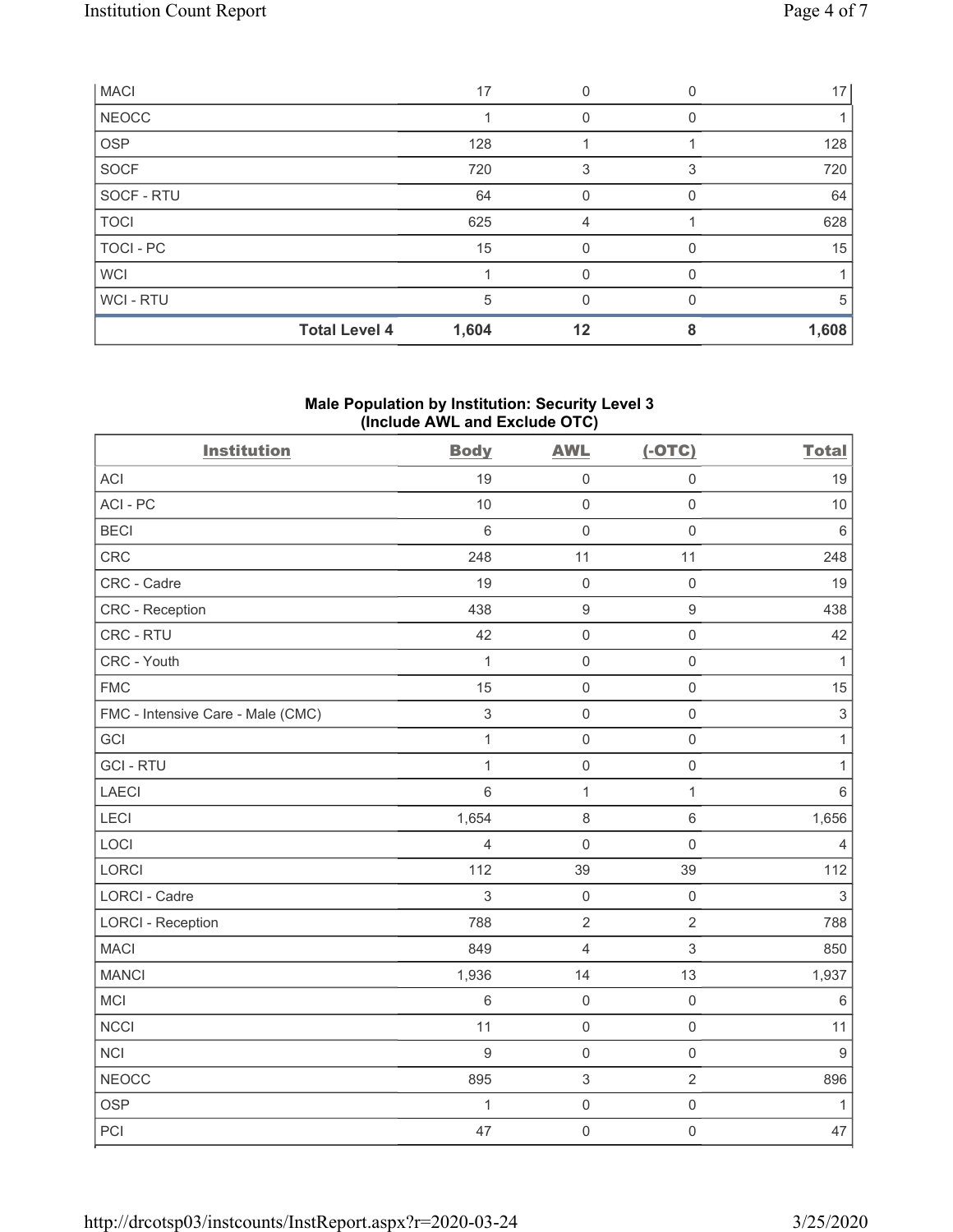|             | <b>Total Level 3</b> | 11,064 | 112 | 105 | 11,071 |
|-------------|----------------------|--------|-----|-----|--------|
| WCI-RTU     |                      | 23     | 0   |     | 23     |
| <b>WCI</b>  |                      | 1,241  | 7   |     | 1,241  |
| TOCI - PC   |                      | 77     | 0   |     | 77     |
| <b>TOCI</b> |                      | 10     | 0   |     | 10     |
| TCI - Camp  |                      |        | 0   | 0   |        |
| <b>TCI</b>  |                      | 951    | 7   | 6   | 952    |
| SOCF        |                      | 21     |     |     | 21     |
| SCI         |                      | 8      |     |     | 8      |
| <b>RICI</b> |                      | 9      | 0   | 0   | 9      |
| <b>RCI</b>  |                      | 1,599  | 6   | 5   | 1,600  |

# **Male Population by Institution: Security Level 2 (Include AWL and Exclude OTC)**

| <b>Institution</b>                | <b>Body</b>         | <b>AWL</b>                | $(-OTC)$            | <b>Total</b> |
|-----------------------------------|---------------------|---------------------------|---------------------|--------------|
| <b>ACI</b>                        | 755                 | $\mathbf{1}$              | $\mathsf{O}\xspace$ | 756          |
| ACI-PC                            | 28                  | $\mathsf{O}\xspace$       | $\mathsf{O}\xspace$ | 28           |
| <b>ACI - RTU</b>                  | 84                  | $\mathbf 0$               | $\mathbf 0$         | 84           |
| <b>BECI</b>                       | 1,575               | 18                        | $\boldsymbol{9}$    | 1,584        |
| <b>BECI - Camp</b>                | $\mathbf{1}$        | $\mathbf 0$               | $\mathsf{O}\xspace$ | $\mathbf{1}$ |
| CCI                               | 1,960               | 14                        | $\,8\,$             | 1,966        |
| CRC                               | 61                  | 5                         | $\mathfrak{S}$      | 63           |
| CRC - Cadre                       | 238                 | $\mathbf 0$               | $\mathsf{O}\xspace$ | 238          |
| <b>CRC</b> - Reception            | 196                 | $\,8\,$                   | $\,8\,$             | 196          |
| CRC - RTU                         | $\overline{2}$      | $\mathsf{O}\xspace$       | $\mathbf 0$         | $\sqrt{2}$   |
| CRC - Youth                       | $\mathsf{O}\xspace$ | $\sqrt{2}$                | $\sqrt{2}$          | $\,0\,$      |
| <b>DCI</b>                        | $\mathbf{1}$        | $\mathsf{O}\xspace$       | $\mathsf{O}\xspace$ | $\mathbf{1}$ |
| <b>FMC</b>                        | 17                  | $\sqrt{2}$                | $\mathsf{O}\xspace$ | 19           |
| FMC - Intensive Care - Male (CMC) | 14                  | $\mathsf{O}\xspace$       | $\mathsf{O}\xspace$ | 14           |
| GCI                               | 496                 | $\mathbf{1}$              | $\mathbf{1}$        | 496          |
| GCI - Camp                        | $\mathbf{1}$        | $\mathbf 0$               | $\mathsf{O}\xspace$ | $\mathbf{1}$ |
| <b>GCI-RTU</b>                    | 39                  | $\mathbf 0$               | $\mathbf 0$         | 39           |
| <b>LAECI</b>                      | 1,178               | 16                        | 13                  | 1,181        |
| LECI                              | 106                 | $\mathbf{1}$              | $\mathsf{O}\xspace$ | 107          |
| LOCI                              | 1,424               | 11                        | $\overline{7}$      | 1,428        |
| <b>LORCI</b>                      | 118                 | 14                        | 12                  | 120          |
| LORCI - Cadre                     | 97                  | $\mathsf{O}\xspace$       | $\mathsf 0$         | 97           |
| <b>LORCI - Reception</b>          | 152                 | $\mathbf 0$               | $\mathsf{O}\xspace$ | 152          |
| <b>MACI</b>                       | 92                  | $\ensuremath{\mathsf{3}}$ | $\sqrt{2}$          | 93           |
| <b>MANCI</b>                      | 67                  | $\mathbf 1$               | $\mathbf{1}$        | 67           |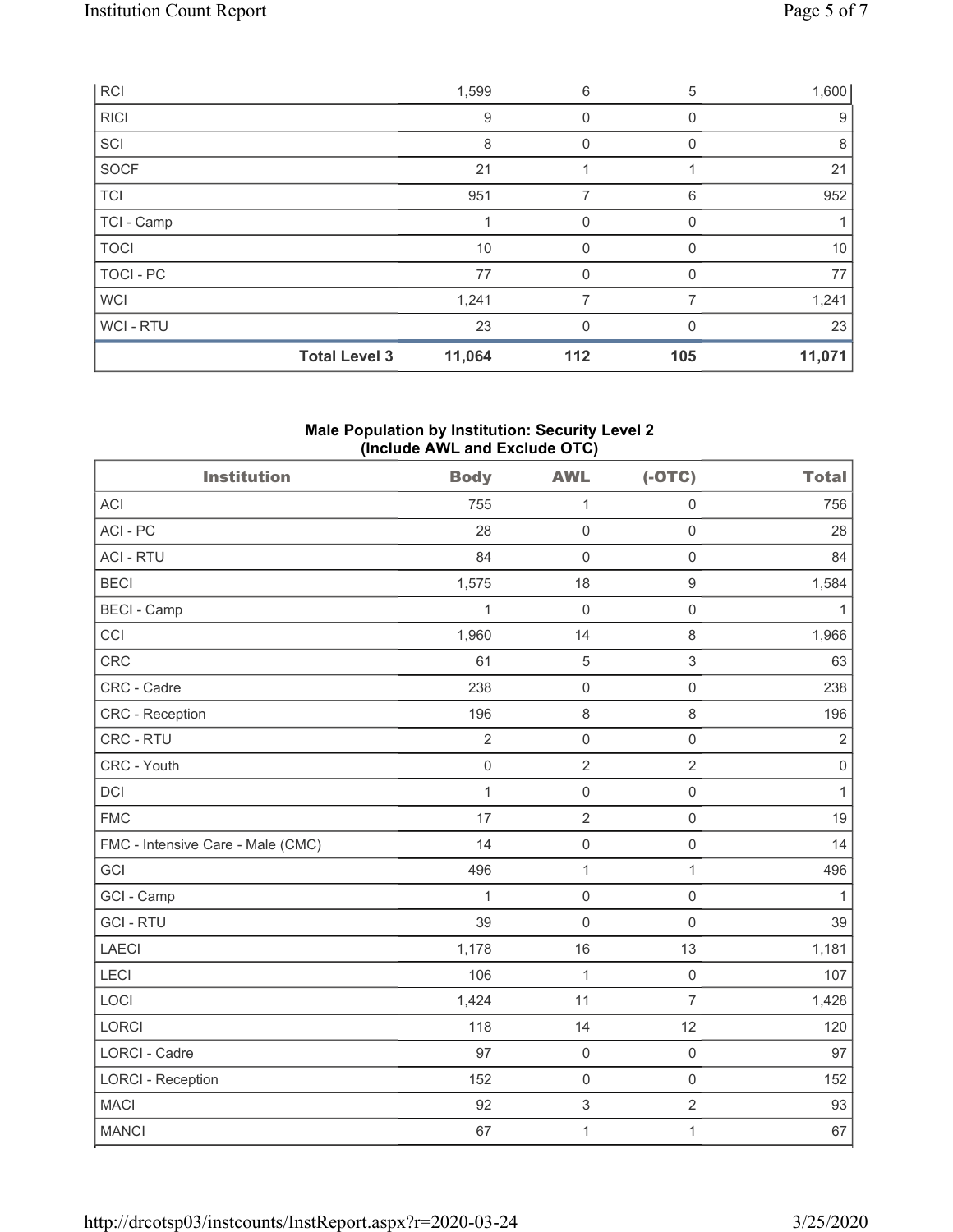|              | <b>Total Level 2</b> | 16,643 | 156         | 105         | 16,694 |
|--------------|----------------------|--------|-------------|-------------|--------|
| <b>WCI</b>   |                      | 50     | 0           | 0           | 50     |
| <b>TCI</b>   |                      | 41     | $\mathbf 0$ | $\Omega$    | 41     |
| SCI          |                      | 1,141  | 13          | 11          | 1,143  |
| <b>RICI</b>  |                      | 1,405  | 10          | 7           | 1,408  |
| <b>RCI</b>   |                      | 194    |             |             | 194    |
| PCI          |                      | 843    | 7           | 3           | 847    |
| <b>NEOCC</b> |                      | 34     | 0           | $\mathbf 0$ | 34     |
| <b>NCI</b>   |                      | 1,438  | 12          | 9           | 1,441  |
| <b>NCCI</b>  |                      | 1,146  | 9           | 6           | 1,149  |
| <b>MCI</b>   |                      | 1,649  | 7           | 2           | 1,654  |

# **Male Population by Institution: Security Level 1 (Include AWL and Exclude OTC)**

| <b>Institution</b>                | <b>Body</b>  | <b>AWL</b>          | $(-OTC)$            | <b>Total</b> |
|-----------------------------------|--------------|---------------------|---------------------|--------------|
| <b>ACI</b>                        | 583          | $\mathbf{1}$        | $\mathbf{1}$        | 583          |
| ACI-PC                            | 10           | $\mathsf{O}\xspace$ | $\mathbf 0$         | 10           |
| <b>ACI - RTU</b>                  | 25           | $\mathsf{O}\xspace$ | $\mathbf 0$         | 25           |
| <b>BECI</b>                       | 663          | $\overline{7}$      | 4                   | 666          |
| <b>BECI - Camp</b>                | 491          | $\mathsf 0$         | $\mathsf{O}\xspace$ | 491          |
| CCI                               | 610          | $\sqrt{5}$          | $\overline{2}$      | 613          |
| CCI - Death Row                   | 1            | $\mathsf{O}\xspace$ | $\mathsf{O}\xspace$ | $\mathbf{1}$ |
| <b>CRC</b>                        | 44           | $\mathbf{1}$        | $\mathbf{1}$        | 44           |
| <b>CRC</b> - Reception            | 242          | $6\phantom{1}$      | 5                   | 243          |
| <b>FMC</b>                        | 406          | $\mathfrak{S}$      | $\overline{2}$      | 407          |
| FMC - Intensive Care - Male (CMC) | 28           | $\mathbf 0$         | $\mathsf{O}\xspace$ | 28           |
| GCI                               | 636          | 12                  | $\,6\,$             | 642          |
| GCI - Camp                        | 675          | $\mathbf 0$         | $\mathbf 0$         | 675          |
| <b>GCI-RTU</b>                    | 14           | $\mathbf 0$         | $\mathsf 0$         | 14           |
| <b>LAECI</b>                      | 622          | 8                   | 8                   | 622          |
| LECI                              | $\mathbf{1}$ | $\overline{4}$      | $\overline{2}$      | $\sqrt{3}$   |
| LECI - Camp                       | 192          | $\mathbf 0$         | $\mathsf 0$         | 192          |
| LOCI                              | 893          | $\,$ 3 $\,$         | $\mathbf{1}$        | 895          |
| <b>LORCI</b>                      | 17           | $\overline{4}$      | $\overline{4}$      | 17           |
| <b>LORCI - Cadre</b>              | 1            | $\mathbf 0$         | $\mathsf 0$         | $\mathbf{1}$ |
| <b>LORCI - Reception</b>          | 201          | $\mathbf{1}$        | $\mathbf{1}$        | 201          |
| MACI - Minimum                    | 1,298        | 15                  | 13                  | 1,300        |
| <b>MANCI</b>                      | 26           | $\overline{2}$      | $\mathbf{1}$        | 27           |
| MANCI - Camp                      | 415          | $\mathbf 0$         | $\mathbf 0$         | 415          |
| <b>MCI</b>                        | 518          | $\,8\,$             | 3                   | 523          |